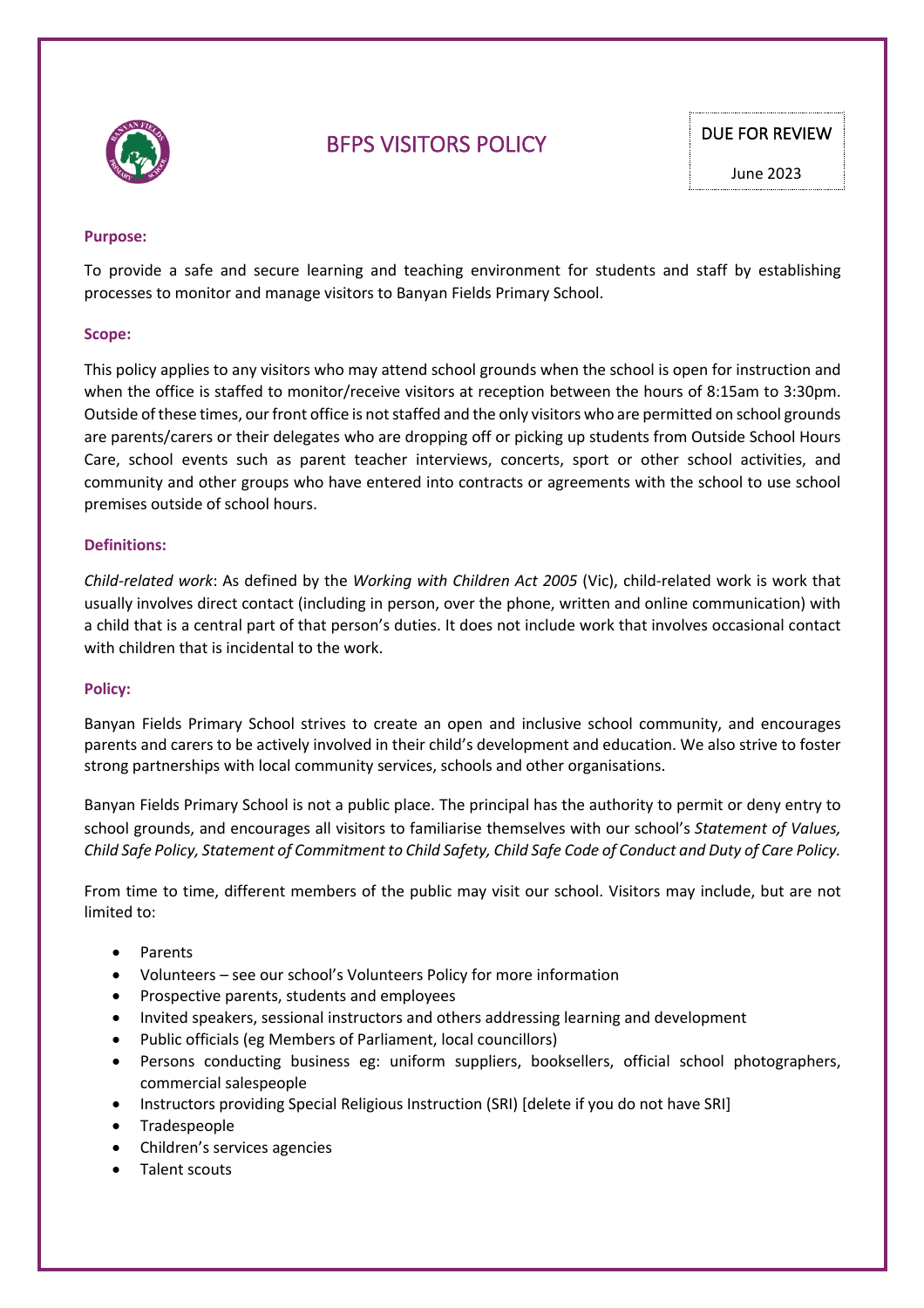- Department of Health and Human Services workers
- Victoria Police
- Persons authorised to enter school premises (eg Worksafe inspectors, health officers etc)
- Other Department of Education and Training staff (including allied health staff) or contractors
- NDIS therapists or other allied health or health practitioners

# Sign in procedure

All visitors to Banyan Fields Primary School are required to report to the school office on arrival between the hours of 8:15am – 3:10pm (see exceptions below in relation to parents/carers). Visitors must:

- Record their name, signature, date and time of visit and purpose of visit in the computer system
- Provide proof of identification to office staff upon request
- Produce their valid Working with Children Check where required by this policy (see below)
- Wear a visitor's badge at all times
- Follow instruction from school staff and abide by all relevant policies relating to appropriate conduct on school grounds including Child Safety Code of Conduct, Sexual Harassment Policy, Workplace Bullying Policy, Respect for School Staff, Statement of Values
- Return to the office upon departure, sign out and return visitor's badge
- Banyan Fields Primary School will ensure that our school's Child Safety Code of Conduct/Child Safety Statement of Commitment are available and visible to visitors when they sign in.
- Follow instructions of school in the event of an emergency.

## **Requirements for visitors to produce a valid Working with Children Check card**

Schools have the discretion to decide which visitors, if any, will be required to have a WWC Check above the legal minimum set out in the *Working with Children Act 2005* (Vic). This Act legally requires all people engaged in 'child-related' work (see definition on page one of this template), to hold a WWCC. The Department has a useful flowchart to assist schools in relation to making decisions about suitability checkshttps://www.education.vic.gov.au/Documents/school/principals/spag/community/WWCCflowchart.pdf.

All visitors who are engaged in **child-related work** (see definition above) must have a valid WWC Check.

In some circumstances, visitors to Banyan Fields Primary School who are **not** engaged in child-related work will also be required to produce a valid WWC Check depending on the particular circumstances of their visit. For example, Banyan Fields Primary School will require a valid WWC Check for:

- **visitors who will be working regularly with children** during the time they are visiting, even though direct contact with children is not a central part of their normal duties
- **visitors (e.g. contractors)**, who will regularly be performing work at the school and in circumstances where they will be performing their work in an area where they will be unsupervised and around children.

Further background checks, including references, may also be requested at the discretion of the principal.

Visitors who will be working in areas away from students (e.g. a visiting auditor who will be located in the front office with administration staff) or who will be supervised and accompanied by a staff member during their visit (e.g. a Member of Parliament, a journalist, a prospective parent on a school tour) will not be required to have a WWC Check.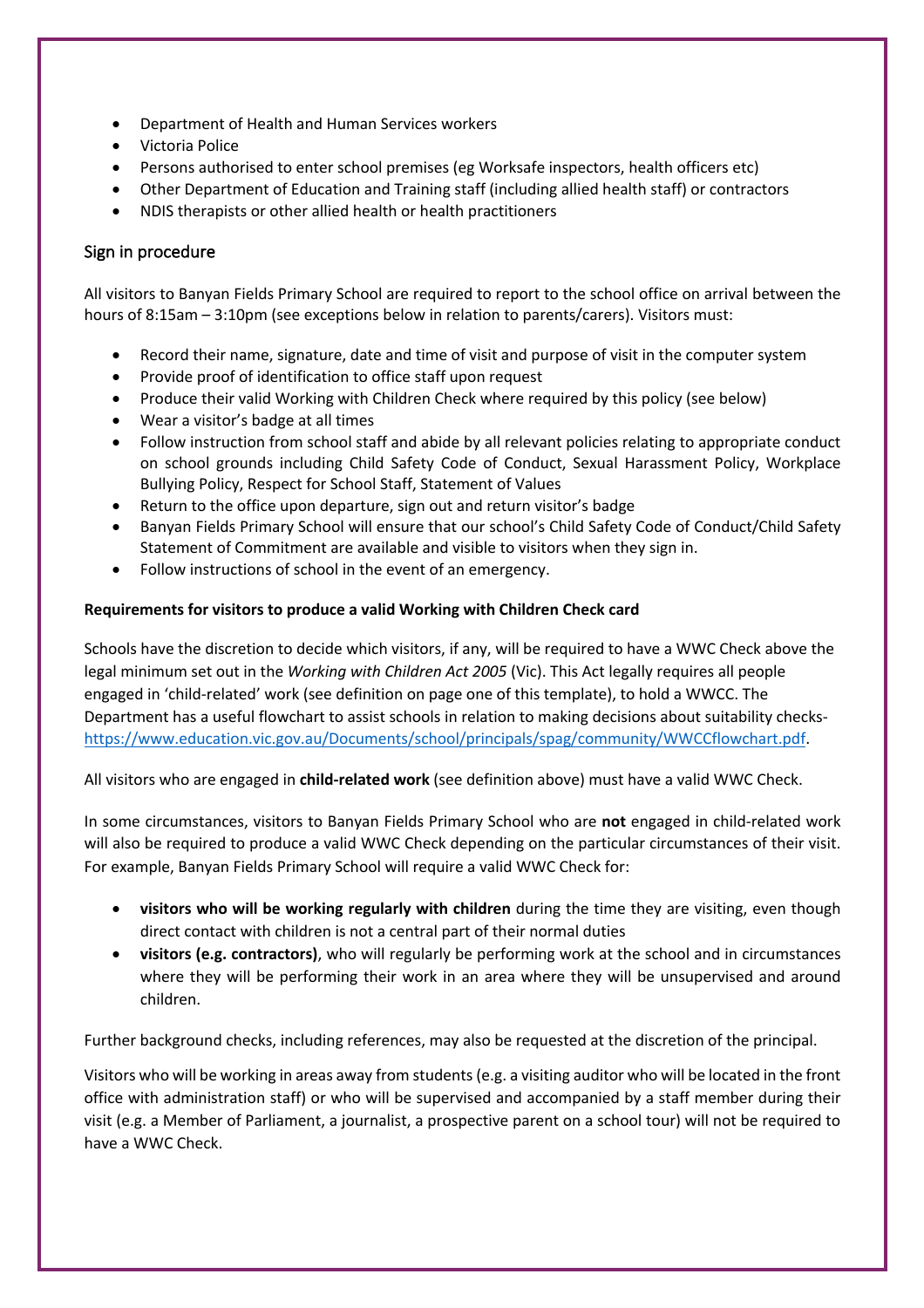Sworn Victoria Police officers or sworn Australian Federal Police officers are exempt from requiring a WWC Check, but may be asked to verify that they are sworn officers by providing proof of identification.

### Invited speakers and presenters

On occasion, Banyan Fields Primary School may invite external speakers or providers to deliver incursions, presentations, workshops and special programs for our students. Consistent with Department of Education and Training requirements, Banyan Fields Primary School will:

- ensure that the content of presentations and programs by external providers contributes to the educational development of our students and is consistent with curriculum objectives
- ensure that any proposed visit, programs or content delivered by visitors complies with the requirement that education in Victorian government schools is secular (apart from the provision of Special Religious Instruction) and is consistent with the values of public education, Department policies and the *Education and Training Reform Act 2006* (Vic). In particular, programs delivered by visitors are to be delivered in a manner that supports and promotes the principles and practice of Australian democracy including a commitment to:
	- o elected government
	- o the rule of law
	- $\circ$  equal rights for all before the law
	- o freedom of religion
	- o speech and association
	- o the values of openness and tolerance
- respect the range of views held by students and their families.

### Parent visitors

If there is a particular pressing or unavoidable issue that cannot wait until the end of the school day, we ask that parents or carers call the school office to make the request to pass on a message to their child during school hours of 8:15am – 3:10pm.

All parents or carers who visit school during the hours of 8:15am – 3:10pm should sign in at the school office. Parents and carers who enter the site during these hours should sign in and remain in the office area. They should not enter classrooms or the outdoor spaces. This is to ensure that we can maintain our commitment to the Child Safe Standards. Limiting adults onsite during the hours of 8:15am-3:10pm greatly increases our ability to ensure our site remains child safe. Following this guidance means that students are able to learn and play safely in the yard from the start to the end of the school day. Parents can arrange to meet their child at any prearranged gate or children can wait in the school grounds at a pre-arranged meeting point, with parents/carers able to enter the site and meet their child from 3:10pm.

### Other visitors

All business operators, tradespeople and other visitors attending the school to conduct work must report to the school office upon arrival for instruction and follow the sign in procedure outlined above.

# RELATED POLICIES AND RESOURCES

- Statement of Values, Volunteers Policy,
- Statement of Commitment to Child Safety/Child Safety policy,
- Child Safety Code of Conduct
- Duty of Care Policy